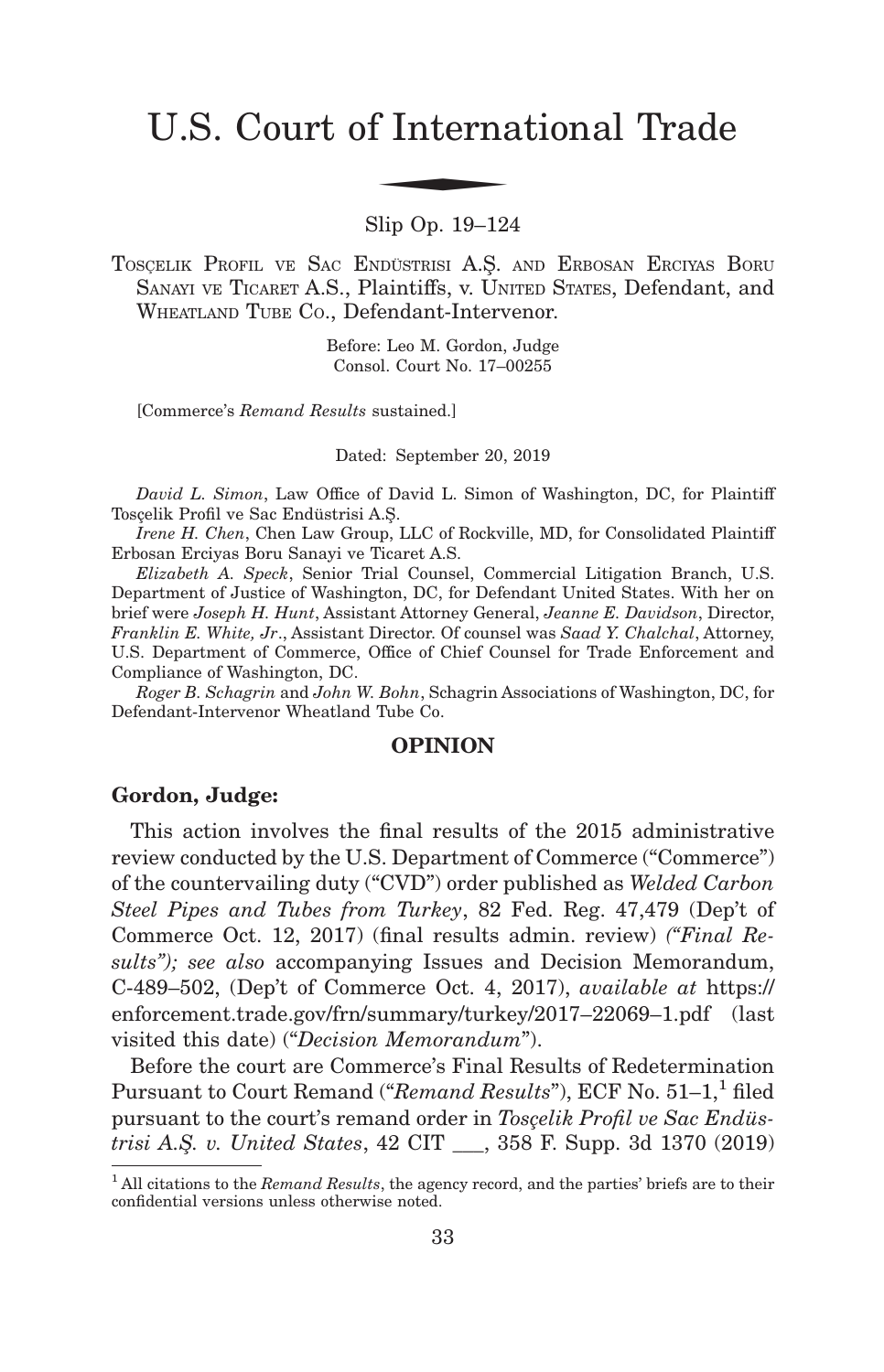("*Erbosan I*").2 The court remanded the *Final Results* for Commerce to address whether Consolidated Plaintiff Erbosan Erciyas Boru Sanayi ve Ticaret A.S.'s ("Erbosan") knowledge of U.S. entries of its circular welded carbon steel pipes and tubes ("subject merchandise") is relevant in determining whether Erbosan may qualify for a no shipment certification. *Erbosan I*, 42 CIT at  $\qquad$ , 358 F. Supp. 3d at 1376. The court has jurisdiction pursuant to Section  $516A(a)(2)(8)(iii)$ of the Tariff Act of 1930, as amended, 19 U.S.C. § 1516a(a)(2)(8)(iii) (2012),3 and 28 U.S.C. § 1581(c) (2012).

## **I. Background**

In the administrative review, Erbosan argued that Commerce should rescind the proceeding pursuant to 19 C.F.R.  $\S$  351.213(d)(3) as to Erbosan because it did not have any reviewable shipments during the period of review ("POR"). *See Remand Results* at 2; *see also* 19 C.F.R. § 351.213(d)(3) ("[Commerce] may rescind an administrative review, in whole or only with respect to a particular exporter or producer, if [Commerce] concludes that, during the period covered by the review, there were no entries, exports, or sales of the subject merchandise, as the case may be."). Commerce denied Erbosan's no shipment certification based on information received from U.S. Customs and Border Protection ("CBP") establishing that Erbosan's subject merchandise did, in fact, enter the United States during the POR. Commerce found that there were reviewable entries of the subject merchandise that precluded Erbosan from being eligible for a no shipment certification. *Remand Results* at 3. As a result, Commerce assigned Erbosan the "nonselected [CVD] rate" of 6.64%. *Id.* at 5. Erbosan subsequently appealed Commerce's determination. *See Erbosan I*, 42 CIT at \_\_\_, 358 F. Supp. 3d at 1375.

The court previously held that Commerce reasonably found that there were reviewable entries of subject merchandise into the U.S. originating from Erbosan. However, the court concluded that Commerce failed to address Erbosan's contention that it did not know or have reason to know of any transshipments of subject merchandise to the United States during the POR. *See id.* 42 CIT at \_\_\_, 358 F. Supp. 3d at 1376. Accordingly, the court remanded the action to Commerce to determine whether Erbosan's claimed lack of knowledge is relevant in the CVD context, and more specifically whether knowledge is relevant with respect to Commerce's consideration of a no shipment

<sup>2</sup> The court sustained the *Final Results* as to all issues raised by Tosçelik. *See Erbosan I*, 42 CIT at \_\_\_, 358 F. Supp, 3d at 1376. Tosçelik did not file any comments on the *Remand Results. See* Tosçelik Notification Regarding Comments on Remand, ECF No. 55.

<sup>3</sup> Further citations to the Tariff Act of 1930, as amended, are to the relevant provisions of Title 19 of the U.S. Code, 2012 edition.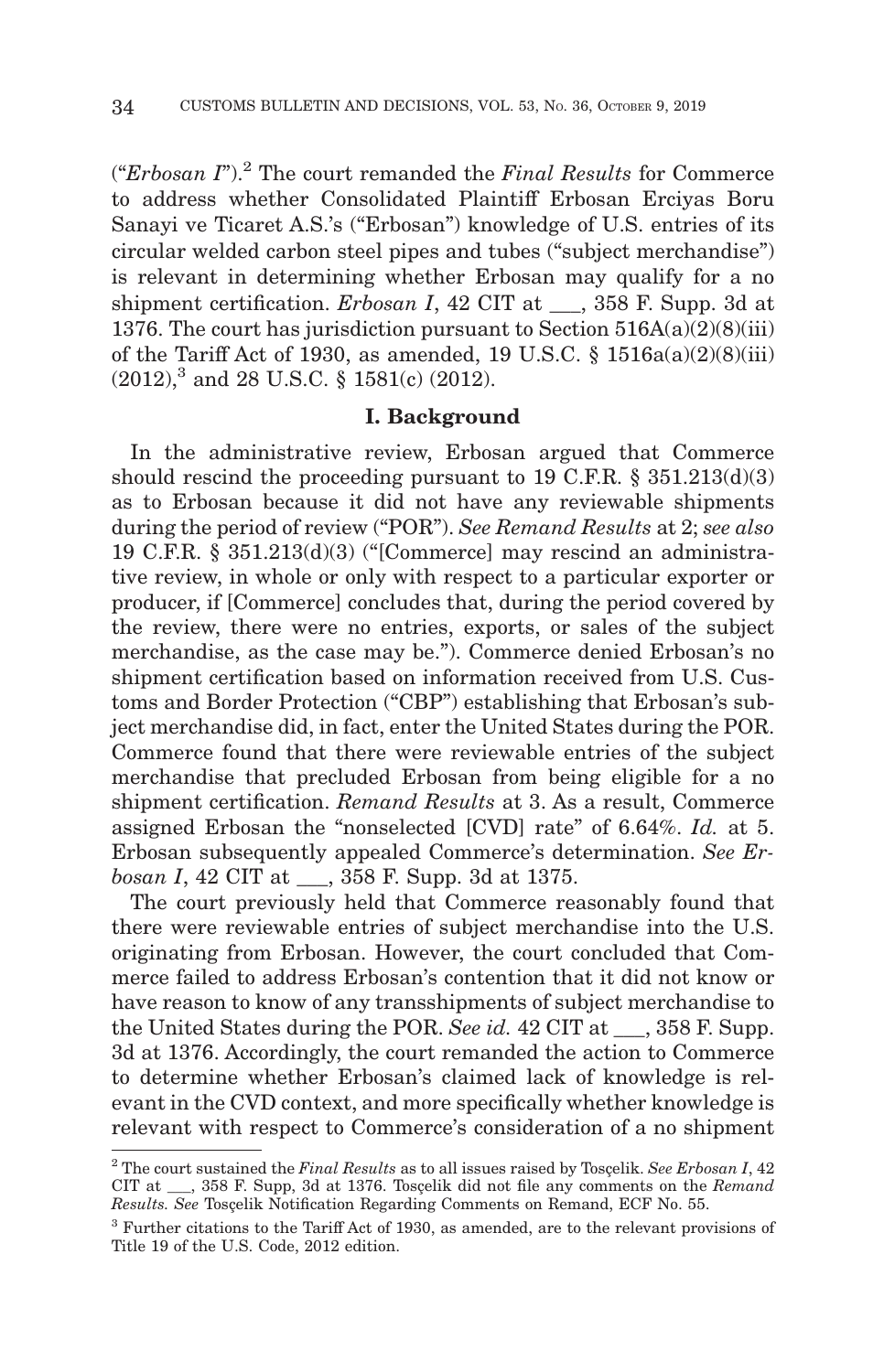certification under 19 C.F.R. § 351.213(d)(3). *Id.* 42 CIT at \_\_\_, 358 F. Supp. 3d at 1376.

On remand, Commerce explained that knowledge of U.S. entries on the part of Erbosan "is not a necessary condition" for determining whether Erbosan had reviewable entries during the POR. *See Remand Results* at 10. Confirming that Erbosan had reviewable entries during the POR, Commerce again refused to rescind the administrative review as to Erbosan and continued to assign Erbosan the "nonselected [CVD] rate" of 6.64%. *Id.* at 10–11.

In challenging the *Remand Results*, Erbosan maintains that Commerce must consider Erbosan's apparent lack of knowledge regarding the U.S. entries of subject merchandise in evaluating its eligibility for a no shipment certification. *See generally* Pl.'s Comments on Final Results of Redetermination Pursuant to Remand, ECF No. 57 ("Pl.'s Cmts."); *see also* Def.'s Reply to Comments on the Remand Redetermination, ECF No. 60; Def.-lntervenor Wheatland Tube Co.'s Responsive Comments on the Remand Redetermination, ECF No. 59. For the reasons that follow, the court sustains the *Remand Results*.

## **II. Standard of Review**

The court sustains Commerce's "determinations, findings, or conclusions" unless they are "unsupported by substantial evidence on the record, or otherwise not in accordance with law." 19 U.S.C. § 1516a(b)(1)(B)(i). More specifically, when reviewing agency determinations, findings, or conclusions for substantial evidence, the court assesses whether the agency action is reasonable given the record as a whole. *Nippon Steel Corp. v. United States*, 458 F.3d 1345, 1350–51 (Fed. Cir. 2006). Substantial evidence has been described as "such relevant evidence as a reasonable mind might accept as adequate to support a conclusion." *DuPont Teijin Films USA v. United States*, 407 F.3d 1211, 1215 (Fed. Cir. 2005) (quoting *Consol. Edison Co. v. NLRB*, 305 U.S. 197, 229 (1938)). Substantial evidence has further been described as "something less than the weight of the evidence, and the possibility of drawing two inconsistent conclusions from the evidence does not prevent an administrative agency's finding from being supported by substantial evidence." *Consolo v. Fed. Mar. Comm'n*, 383 U.S. 607, 620 (1966). Fundamentally, "substantial evidence" is best understood as a word formula connoting reasonableness review. 3 Charles H. Koch, Jr., *Administrative Law and Practice* § 9.24[1] (3d ed. 2019). Therefore, when addressing a substantial evidence issue raised by a party, the court analyzes whether the challenged agency action "was reasonable given the circumstances presented by the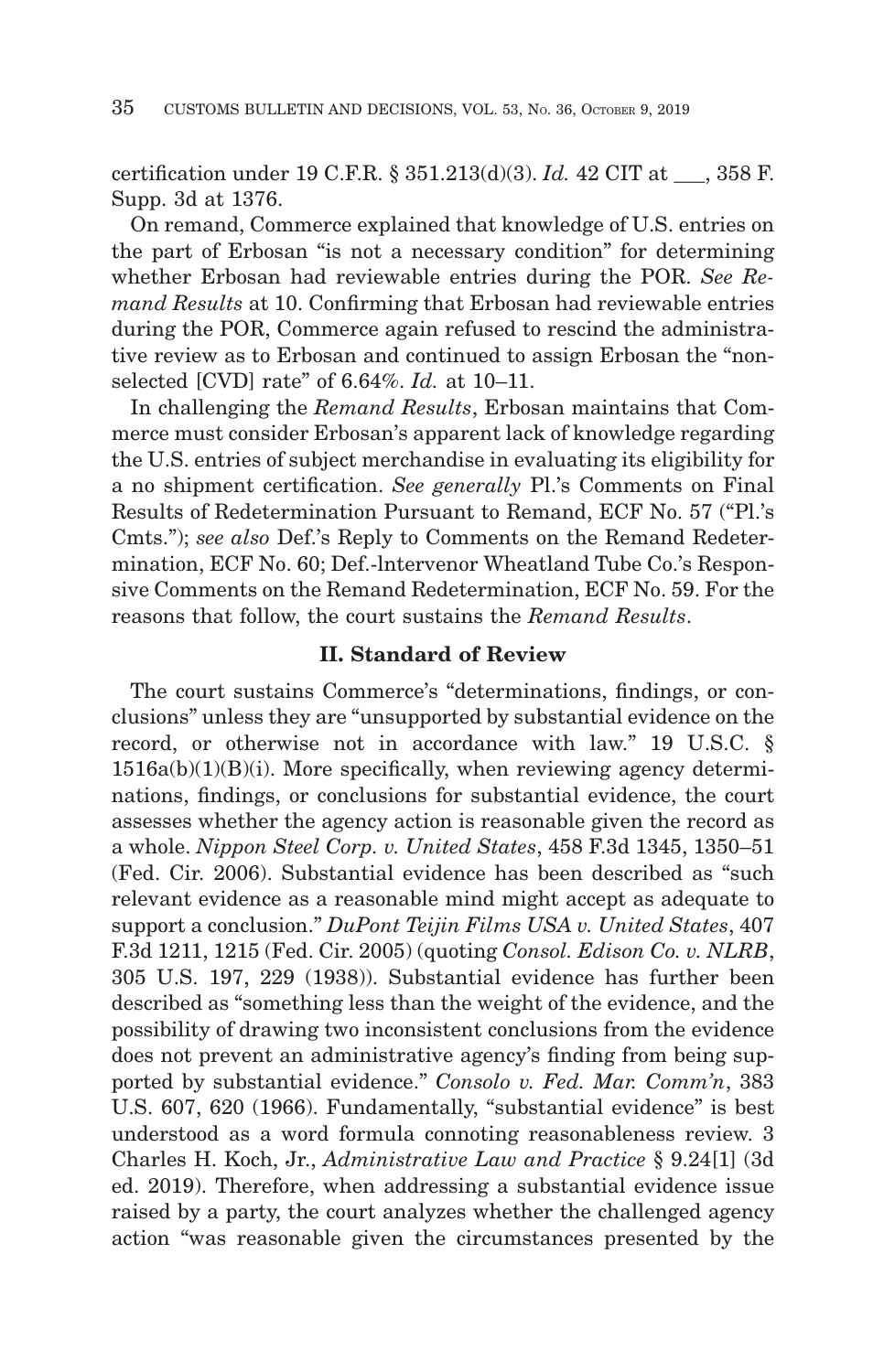whole record." 8A *West's Fed. Forms*, National Courts § 3.6 (5th ed. 2019).

Separately, the two-step framework provided in *Chevron, U.S.A., Inc. v. Natural Res. Def. Council, Inc.*, 467 U.S. 837, 842–45 (1984) governs judicial review of Commerce's interpretation of the countervailing duty statute. *See United States v. Eurodif S.A.*, 555 U.S. 305, 316 (2009) (Commerce's "interpretation governs in the absence of unambiguous statutory language to the contrary or unreasonable resolution of language that is ambiguous.").

## **III. Discussion**

Erbosan challenges the denial of its requested no shipment certification on multiple grounds. It contends that Commerce's finding that Erbosan had reviewable entries of subject merchandise during the POR "despite Erbosan's lack of knowledge that sales to a foreign third party were ultimately shipped to the United States," is "contrary to the plain language and intent of the statute." Pl.'s Cmts. at 4–5 (citing 19 U.S.C. § 1671 ). Erbosan further argues that Commerce is required to conduct a "pass-through" analysis in making its no shipment certification, and that Commerce must "determine that a person received both a financial contribution and a benefit with regard to the U.S. sales being reviewed." *Id.* at 6, 9–10. Erbosan lastly maintains that Commerce's Federal Register notices in prior CVD proceedings demonstrate that Commerce has recognized that the knowledge test should be used in the CVD context. *See id.* at 11 (citing *Aluminum Extrusions from the People's Republic of China*, 80 Fed. Reg. 77,325, 77,326 (Dep't of Commerce Dec. 14, 2015) (final results and partial rescission of admin rev.) ("*Aluminum Extrusions from China*"), and *Multilayered Wood Flooring from the People's Republic of China*, 83 Fed. Reg. 27,750, 27,751 (Dep't of Commerce June 14, 2018) (final results and partial rescission of admin rev.) ("*Wood Flooring from China*")).

Erbosan initially contends that 19 U.S.C. § 1671 requires Commerce to consider a respondent's knowledge in determining whether to impose a countervailing duty, including in evaluating a respondent's request for a no shipment certification. Specifically, Erbosan argues that the phrase "likely to be sold" in  $\S 1671(a)(1)$  connotes that Commerce must use a knowledge test in determining whether to rescind an administrative review under 19 C.F.R. § 351.213(d)(3). Pl.'s Cmts. at 5. Erbosan therefore maintains that Commerce should have granted Erbosan a no shipment certification because its subject merchandise was not knowingly imported, sold, or likely to be sold into the U.S. at the time of its sale. *Id.*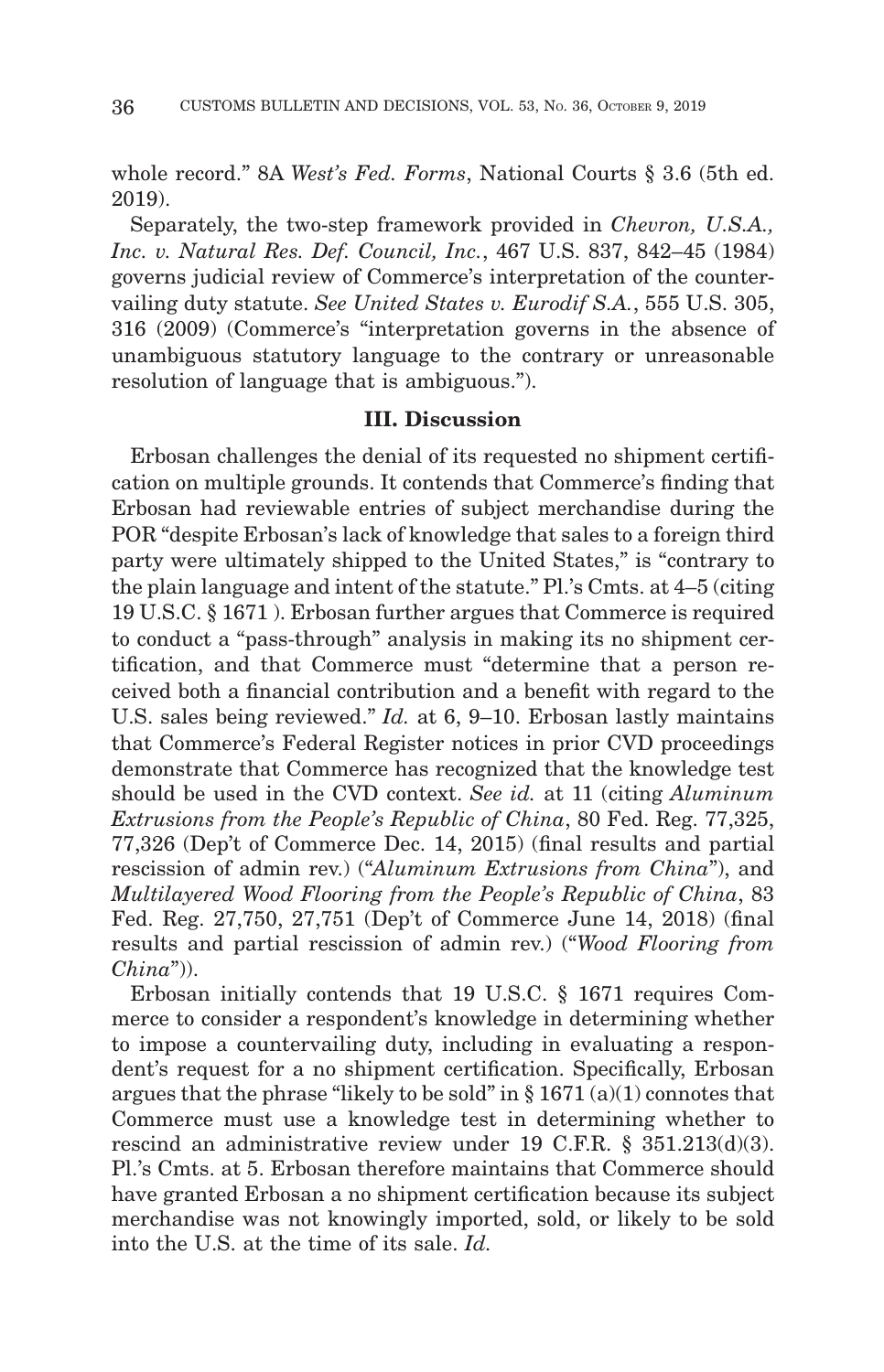Erbosan, however, does not explain how  $\S$  1671 (a)(1)'s use of the phrase "likely to be sold" can be read to require that Commerce use a knowledge test in its no shipment certification analysis. Despite Erbosan's contentions, neither 19 U.S.C. § 1671 (a)(1) nor 19 C.F.R. § 351.213(d)(3) unambiguously require knowledge. Moreover, Erbosan does not provide any legal basis for its argument that Commerce must use the knowledge test in considering a respondent's eligibility for a no shipment certification. Contrary to Erbosan's naked contentions, Commerce provides a detailed explanation as to why knowledge is relevant in its application of the antidumping ("AD") duty statute and why knowledge is likewise not relevant in the CVD context. *See Remand Results* at 7–10. Commerce specifically notes that "Erbosan cites to 19 CFR 351.213, but has not identified any specific language in that regulation to support its contention with respect to CVD administrative reviews." *Remand Results* at 14. Given the lack of reference to a producer's knowledge in either the CVD statute, or in the specific regulation at issue (19 C.F.R. § 351.213(d)(3)), Commerce reasonably concludes that the CVD statute and the applicable regulation do not require Commerce to use a knowledge test in evaluating Erbosan's no shipment certification request. *See id.* Commerce further explained that unlike its determinations in the AD duty context, knowledge is not relevant because the focus in the CVD context is "on imports of merchandise that benefit from countervailable subsidies." *Id.* at 15. Commerce therefore reasonably concluded that "[t]he knowledge test is inapplicable in the context of CVD proceedings because Commerce does not examine a producer's selling practices and, thus, has no need to determine the identity of the price discriminator in such proceedings." *Id.*

Erbosan next contends that Commerce is required to conduct a "pass-through analysis" to determine whether the subsidy granted to Erbosan as a producer of subject merchandise "passed through" to a third-party shipper/reseller. *See* Pl.'s Cmts. at 6–10. Erbosan relies on 19 U.S.C. § 1677(5)(8) (defining a countervailable subsidy), and the decisions in *Delverde, SrL v. United States*, 202 F.3d 1360 (Fed. Cir. 2000) and *Allegheny Ludlum Corp. v. United States*, 26 CIT 1, 182 F. Supp. 3d 1357 (2002), for the proposition that, absent a showing of knowledge on the part of the respondent, Commerce is required to presume that the countervailable subsidy is "deemed to be extinguished" after a sale by the subsidized exporter/producer to a thirdparty. *Id.*

Erbosan's reliance on *Delverde* and *Allegheny Ludlum Corp.* is misplaced. *Allegheny Ludlum Corp.* dealt with whether nonrecurring financial benefits, received by a previously public entity,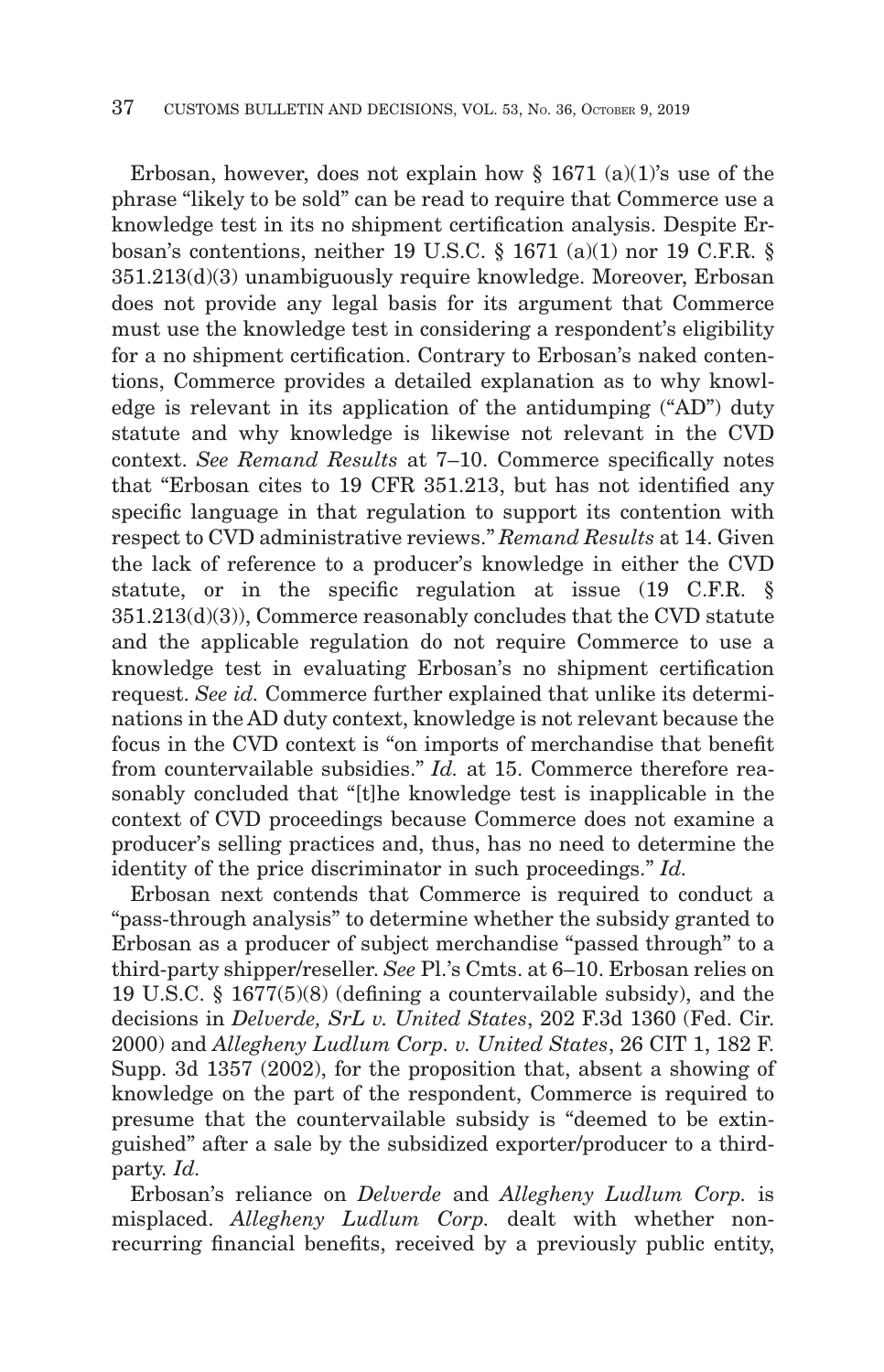survive privatization, and whether the private new owners are subject to countervailing duties on products they export to the United States. *See Allegheny Ludlum Corp.*, 26 CIT at 4, 182 F. Supp. 3d at 1361. *Delverde* focused on the question of whether a former owner's receipt of subsidies could be presumed to "pass through" a transfer of corporate assets and be attributed to a new corporate owner. *See Delverde*, 202 F.3d at 1363–64. Commerce's denial of Erbosan's no shipment certification is distinguishable from the different issues addressed in Delverde and *Allegheny Ludlum Corp.* As Commerce explained, those cases involved "[a]ttribution issues stemming from changes in ownership," and they are "distinct from whether a particular producer had reviewable entries during the POR." *See Remand Results* at 16.

Erbosan also relies on 19 U.S.C.  $\S$  1677(5)(B) to argue that if a subsidized producer/exporter lacks knowledge that subject merchandise will enter the United States, Commerce must deem the countervailable subsidy extinguished once the subject merchandise is sold to a third party, absent a pass-through analysis. *See* Pl.'s Cmts. at 6, 13. Section 1677(5)(B) states in relevant part:

(B) Subsidy described. A subsidy is described in this paragraph in the case in which an authority—

(i) provides a financial contribution,

 (ii) provides any form of income or price support within the meaning of Article XVI of the GATT 1994, or

 (iii) makes a payment to a funding mechanism to provide a financial contribution, or entrusts or directs a private entity to make a financial contribution, if providing the contribution would normally be vested in the government and the practice does not differ in substance from practices normally followed by governments.

19. U.S.C. § 1677(5)(8). This language does not refer to a "passthrough analysis." Erbosan nevertheless maintains that if it did not know that the subject merchandise was ultimately destined for the United States, "Commerce *must presume* that subsidies were extinguished upon the arms-length sale to the independent entity." Pl.'s Cmts. at 9 (emphasis added).

Commerce reasonably addressed this argument:

Erbosan again misinterprets how Commerce treats merchandise exported to the United States by non-producing entities in CVD proceedings. Contrary to Erbosan's argument, a passthrough analysis would be inapplicable to entries of subject merchandise produced by Erbosan and exported by a trading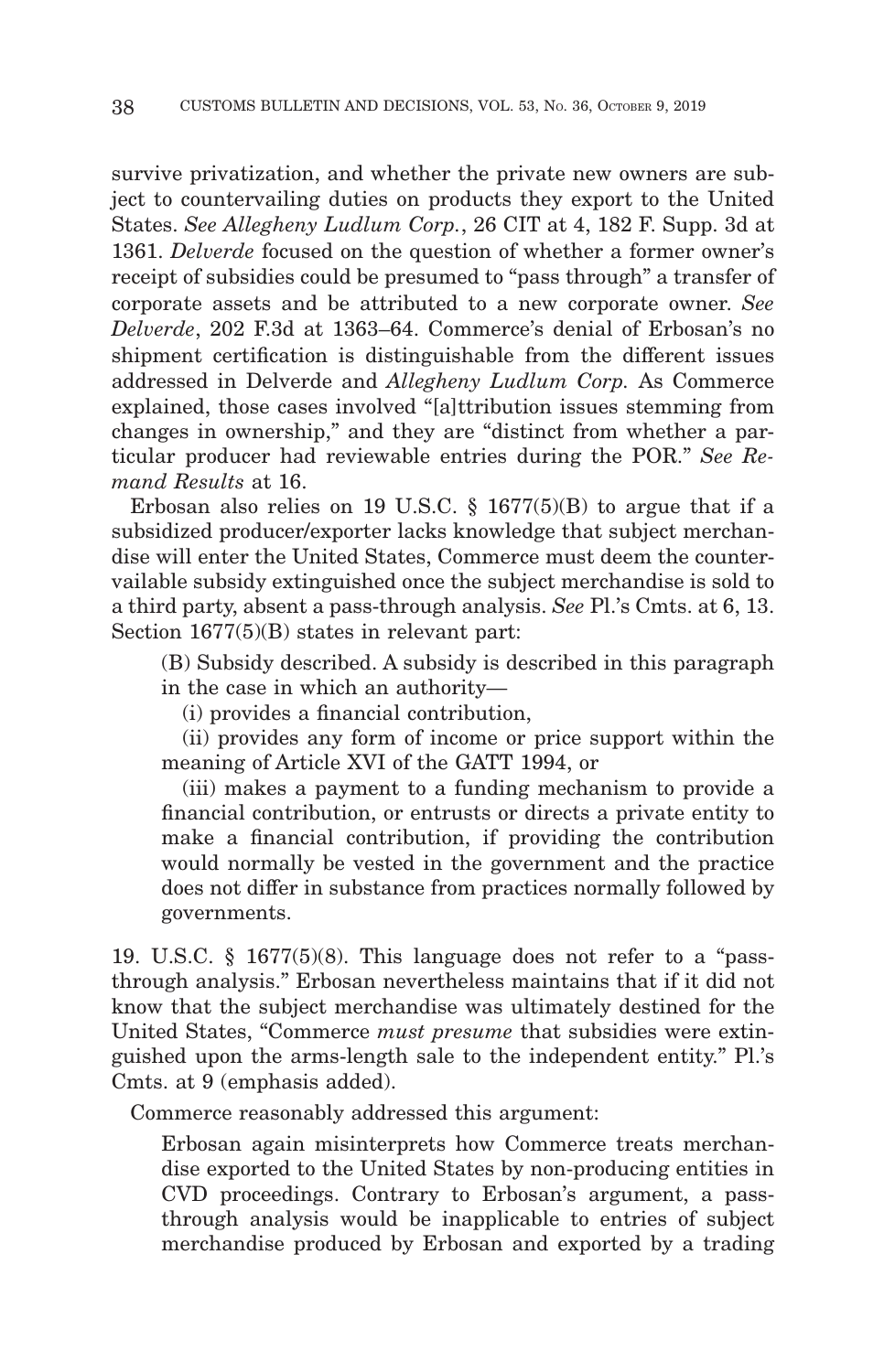company. Commerce's regulation at 19 CFR 351.525(c) provides that "benefits from subsidies provided to a trading company which exports subject merchandise *shall be cumulated* with benefits from subsidies provided to the firm which is producing subject merchandise that is sold through the trading company, regardless of whether the trading company and the producing firm are affiliated" (emphasis added). As clearly stated, subject merchandise exported by the trading company is deemed to benefit from the subsidies provided to both the trading company and the producer of the merchandise.

*Remand Results* at 16. Erbosan fails to explain how its lack of knowledge of a third-party's intention to sell subject merchandise in the United States somehow extinguishes the competitive benefit Erbosan obtained from the merchandise's subsidization. Accordingly, the court concludes that Erbosan's reliance on § 1677(5)(8), *Delverde*, and *Allegheny Ludlum Corp*. is misplaced. Neither the statute, nor *Delverde*, nor *Allegheny Ludlum Corp.* require Commerce to make such presumptions or to conduct a "pass-through" analysis on transactions between a producer/exporter of subsidized merchandise and a thirdparty shipper/reseller.

Alternatively, Erbosan appears to argue that even if it *did have knowledge* of any transshipments of its subject merchandise, Commerce was somehow *still* obligated to perform a pass-through analysis to determine whether the subsidy passed through to the thirdparty. *See* Pl.'s Cmts. at 5 ("Even if Erbosan had knowledge of the U.S. destination of its products, a pass-through analysis is nonetheless required ...."); *id.* at 9 ("If Erbosan did have knowledge that the shipments were ultimately destined for the United States, then Commerce must take the further step of conducting a pass-through analysis ...."). To the extent that Erbosan is now suggesting that it should qualify for a no shipment certification even if it knowingly made sales of subject merchandise to the United States during the POR, Erbosan has waived this argument. *See Dorbest Ltd. v. United States*, 604 F. 3d 1363, 1375–77 (Fed. Cir. 2010) (affirming waiver of arguments not raised until after remand).

Finally, Erbosan contends that Commerce's Federal Register notices in prior CVD proceedings support the application of a knowledge test. Pl.'s Cmts. at 11. Erbosan relies on Commerce's determinations in *Aluminum Extrusions from China* and *Wood Flooring from China*, arguing that these administrative reviews were rescinded based on Commerce's findings that these companies made no shipments to the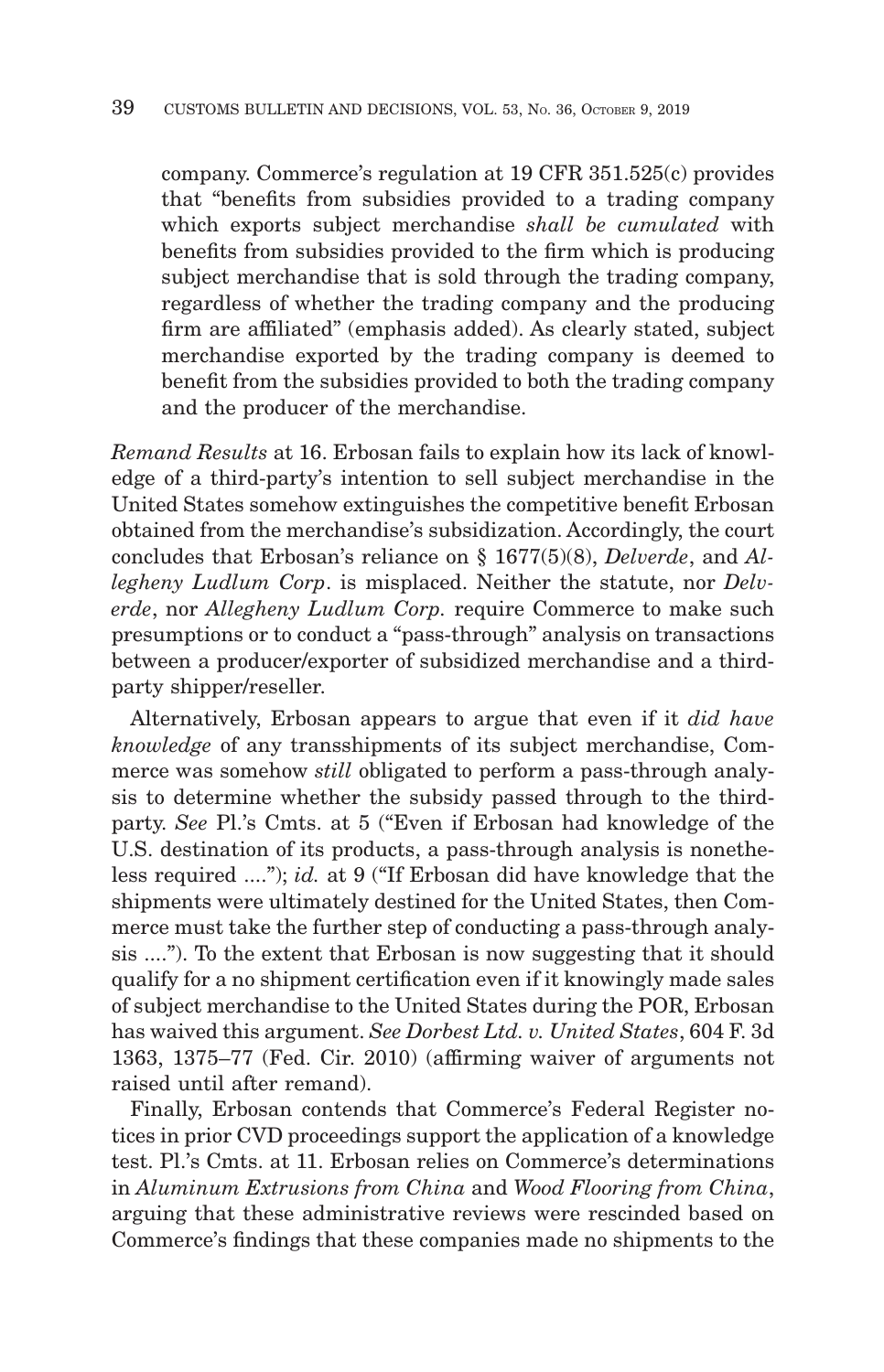United States in their respective PORs. *Id.* at 12. Erbosan contends that "Commerce's own language supports a knowledge test for U.S. sales in CVD proceedings, in that Commerce ties the reviewed company's actions to shipments to the United States." *Id.* Erbosan again argues that Commerce must determine "whether the producer had knowledge of [subsequent third-party sales of its merchandise to the United States]" and maintains that without an agency determination as to whether a producer had that requisite knowledge, "Commerce cannot assume that subsidies were passed through to the exporter of subject merchandise." Pl.'s Cmts. at 13 (citing 19 U.S.C. § 1677(5)(B)). Beyond its naked citation to 19 U.S.C. § 1677(5)(8), Erbosan again fails to provide any persuasive reasoning that Commerce must use a knowledge test or conduct a "pass-through analysis" in applying 19 C.F.R. § 351.213(d)(3).

Erbosan also misapprehends Commerce's prior determinations in *Aluminum Extrusions from China* and *Wood Flooring from China*. As Commerce explained, its approach in conducting "no shipment" inquiries is to confirm with CBP "whether subject merchandise *produced and/or exported* by [the respondent seeking a no shipment certification] was imported into the United States during the POR." *Remand Results* at 19 (explaining that Commerce does *not* seek to confirm what company is "directly responsible for shipping subject merchandise"). As Commerce explained:

 Commerce's approach in the review at issue is the same approach it undertook in *Aluminum Extrusions from China*, in which Commerce explained that it issued its "no-shipments" message. Specifically, in that case, Commerce inquired with CBP as to whether aluminum extrusions from China had been "produced and/or exported" by firms at issue. We also note that Commerce rescinded the administrative review with respect to the no-shipment companies in *Aluminum Extrusions from China* because all requests to review those companies were timely withdrawn. Similarly, in *Wood Flooring from China*, Commerce's "no shipment" message to CBP inquired whether wood flooring from China had been "produced and/or exported" by the firms at issue. Thus, Commerce's approach in *Aluminum Extrusions from China* and *Wood Flooring from China* does not stand for the proposition that in CVD reviews Commerce determines non-shipment based on whether a company was directly responsible for shipping subject merchandise to the United States.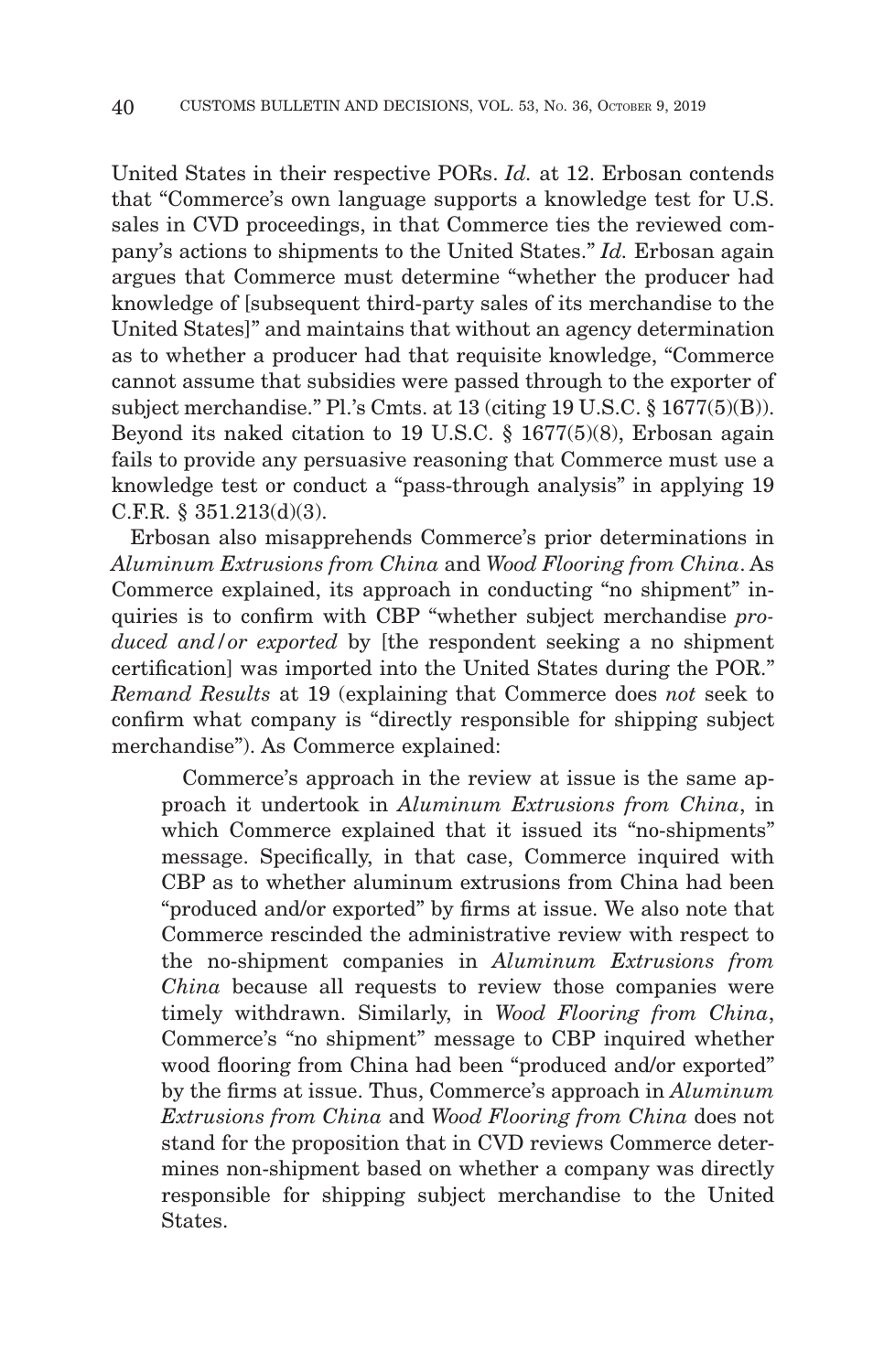*Id.* at 19–20. Commerce's explanation reasonably describes why its no shipment certification analysis under § 351.213(d)(3) focuses objectively on confirming that the subsidized merchandise entered the United States during the POR, rather than on whether the exporter or producer under review had subjective knowledge of the reviewable entries of its merchandise.

# **IV. Conclusion**

The court has already held that Commerce reasonably found that there were reviewable entries of subsidized subject merchandise from Erbosan during the POR. *See Erbosan I*, 42 CIT at  $\qquad$ , 358 F. Supp. 3d at 1375–76. In the *Remand Results*, Commerce has reasonably determined that knowledge is not relevant in a no shipment certification analysis under 19 C.F.R. § 351.213(d)(3). Accordingly, the court sustains the *Remand Results*. Judgment will be entered accordingly.<br>Dated: September 20, 2019<br>New York, New York<br>*Si Leo M. Gordon*<br>JUDGE LEO M. GORDON Dated: September 20, 2019

New York, New York

*/s/ Leo M. Gordon* JUDGE LEO M. GORDON

Slip Op. 19–125

BOSUN TOOLS CO., LTD. AND CHENGDU HUIFENG NEW MATERIAL TECHNOLOGY CO., LTD., Plaintiff and Consolidated Plaintiff, and DANYANG NYCL TOOLS MANUFACTURING CO., LTD. et al., Plaintiff-Intervenors, v. UNITED STATES, Defendant, and DIAMOND SAWBLADES<br>MANUFACTURERS' COALITION. Defendant-Intervenor and COALITION, Defendant-Intervenor and Consolidated Defendant-Intervenor.

> Before: Claire R. Kelly, Judge Consol. Court No. 18–00102

[Remanding the U.S. Department of Commerce's final determination in the seventh administrative review diamond sawblades and parts thereof from the People's Republic of China.]

Dated: September 23, 2019

*Gregory Stephen Menegaz* and *Alexandra H. Salzman*, deKieffer & Horgan, PLLC, of Washington, DC, argued for plaintiff, Bosun Tools Co., Ltd. With them on the brief was *James Kevin Horgan*.

*Ronald M. Wisla*, Fox Rothschild LLP, of Washington, DC, argued for consolidated plaintiff, Chengdu Huifeng New Material Technology Co., Ltd. and plaintiffintervenors, Danyang NYCL Tools Manufacturing Co., Ltd., Danyang Weiwang Tools Manufacturing Co., Ltd., Hangzhou Deer King Industrial and Trading Co., Ltd., Guilin Tebon Superhard Material Co., Ltd., Jiangsu Youhe Tool Manufacturer Co., Ltd., Quanzhou Zhongzhi Diamond Tool Co., Ltd., Rizhao Hein Saw Co., Ltd., and Zhejiang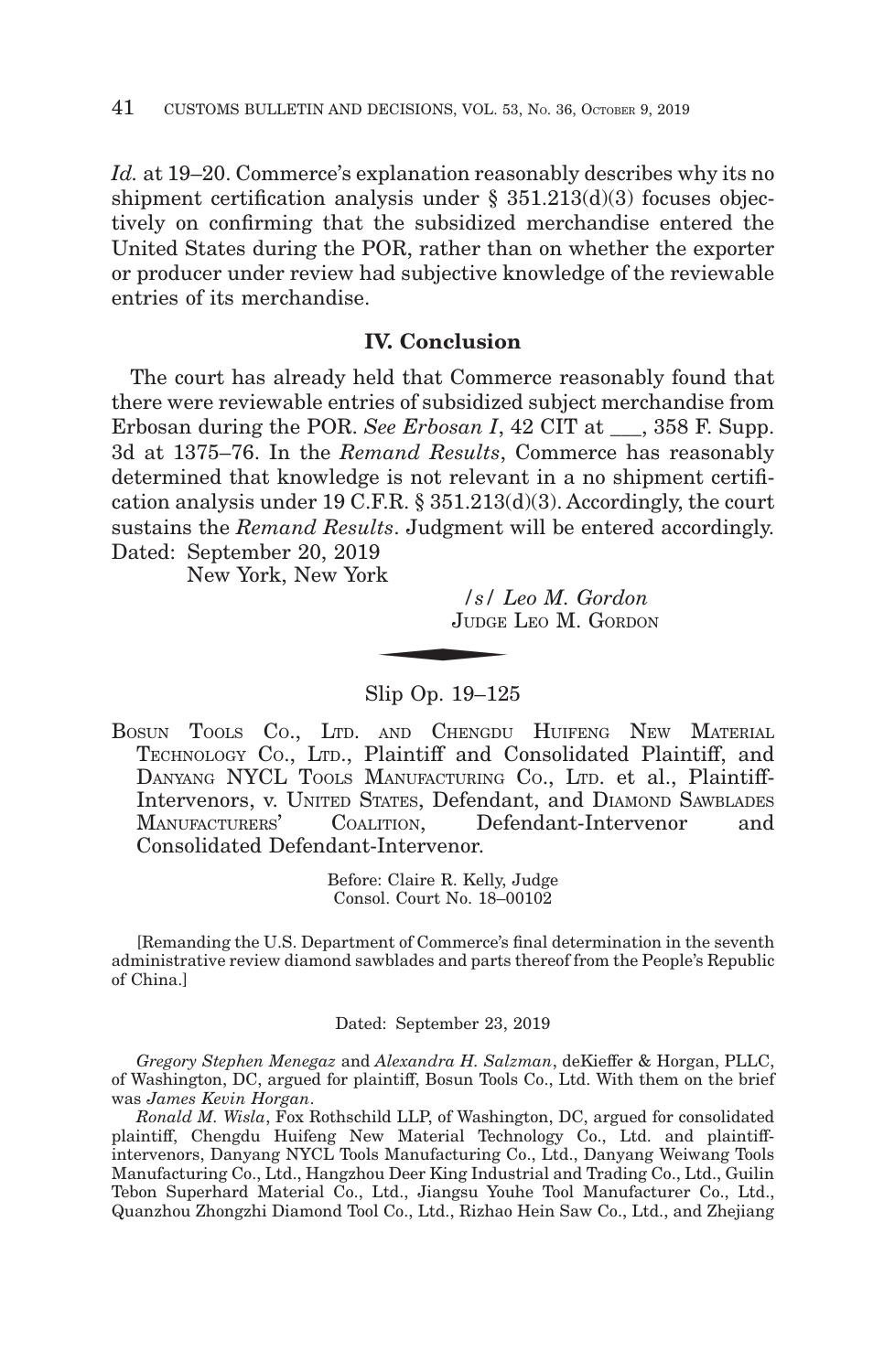Wanli Tools Group Co., Ltd. With him on the brief were *Lizbeth R. Levinson* and *Brittney Renee Powell*.

*John J. Todor*, Senior Trial Counsel, Commercial Litigation Branch, Civil Division, U.S. Department of Justice, of Washington, DC, argued for defendant. With him on the brief were *Franklin E. White, Jr.*, Assistant Director, *Jeanne E. Davidson*, Director, and *Joseph H. Hunt*, Assistant Attorney General. Of Counsel on the brief was *Paul Kent Keith*, Attorney, Office of the Chief Counsel for Trade Enforcement and Compliance, of Washington, DC.

*Cynthia Cristina Galvez*, Wiley Rein, LLP, of Washington, DC, argued for defendant-intervenor and consolidated defendant-intervenor, Diamond Sawblades Manufacturers' Coalition. With her on the brief were *Stephanie Manaker Bell*, *Daniel Brian Pickard*, and *Maureen Elizabeth Thorson*.

## *OPINION AND ORDER*

## **Kelly, Judge:**

This consolidated action is before the court on motions for judgment on the agency record challenging various aspects of the U.S. Department of Commerce's ("Department" or "Commerce") final determination in the seventh administrative review of the antidumping duty ("ADD") order covering diamond sawblades and parts thereof from the People's Republic of China ("PRC"). *See* Pl. Bosun Tools Co. Ltd.'s Mot. J. Agency R., Sept. 26, 2018, ECF No. 32; Consol. Pl.'s 56.2 Mot. J. Agency R., Sept. 26, 2018, ECF No. 34; Pl.-Intervenors' 56.2 Mot. J. Agency R., Sept. 26, 2018, ECF No. 35; *see also Diamond Sawblades and Parts Thereof From the [PRC]*, 83 Fed. Reg. 17,527 (Dep't Commerce Apr. 20, 2018) (final results of [ADD] admin. review; 2015–2016) ("*Final Results*") and accompanying Issues & Decision Mem. Admin. Review [ADD] Order on Diamond Sawblades and Parts Thereof from the [PRC], A-570–900, (Apr. 16, 2018), ECF No. 24–5 ("Final Decision Memo"); *Diamond Sawblades and Parts Thereof From the [PRC] and the Republic of Korea*, 74 Fed. Reg. 57,145 (Dep't Commerce Nov. 4, 2009) ([ADD] orders). Plaintiff, Bosun Tools Co., Ltd. ("Bosun") and Consolidated Plaintiff, Chengdu Huifeng New Material Technology Co., Ltd. ("Chengdu") commenced their individual actions pursuant to section 516A(a)(2)(A)(i)(I) and  $516A(a)(2)(B)(iii)$  of the Tariff Act of 1930, as amended, 19 U.S.C. §  $1516a(a)(2)(A)(i)(I)$  and  $1516a(a)(2)(B)(iii)$  (2012);<sup>1</sup> the actions were subsequently consolidated on July 27, 2018. *See* [Bosun's] Summons,

<sup>1</sup> Further citations to the Tariff Act of 1930, as amended, are to the relevant provisions of Title 19 of the U.S. Code, 2012 edition. Citations to 19 U.S.C. § 1677e, however, are to the unofficial U.S. Code Annotated 2018 edition, which reflects the amendments made to 19 U.S.C. § 1677e by the Trade Preferences Extension Act of 2015. *See* Trade Preferences Extension Act of 2015, Pub. L. No. 114–27, 129 Stat. 362 (2015).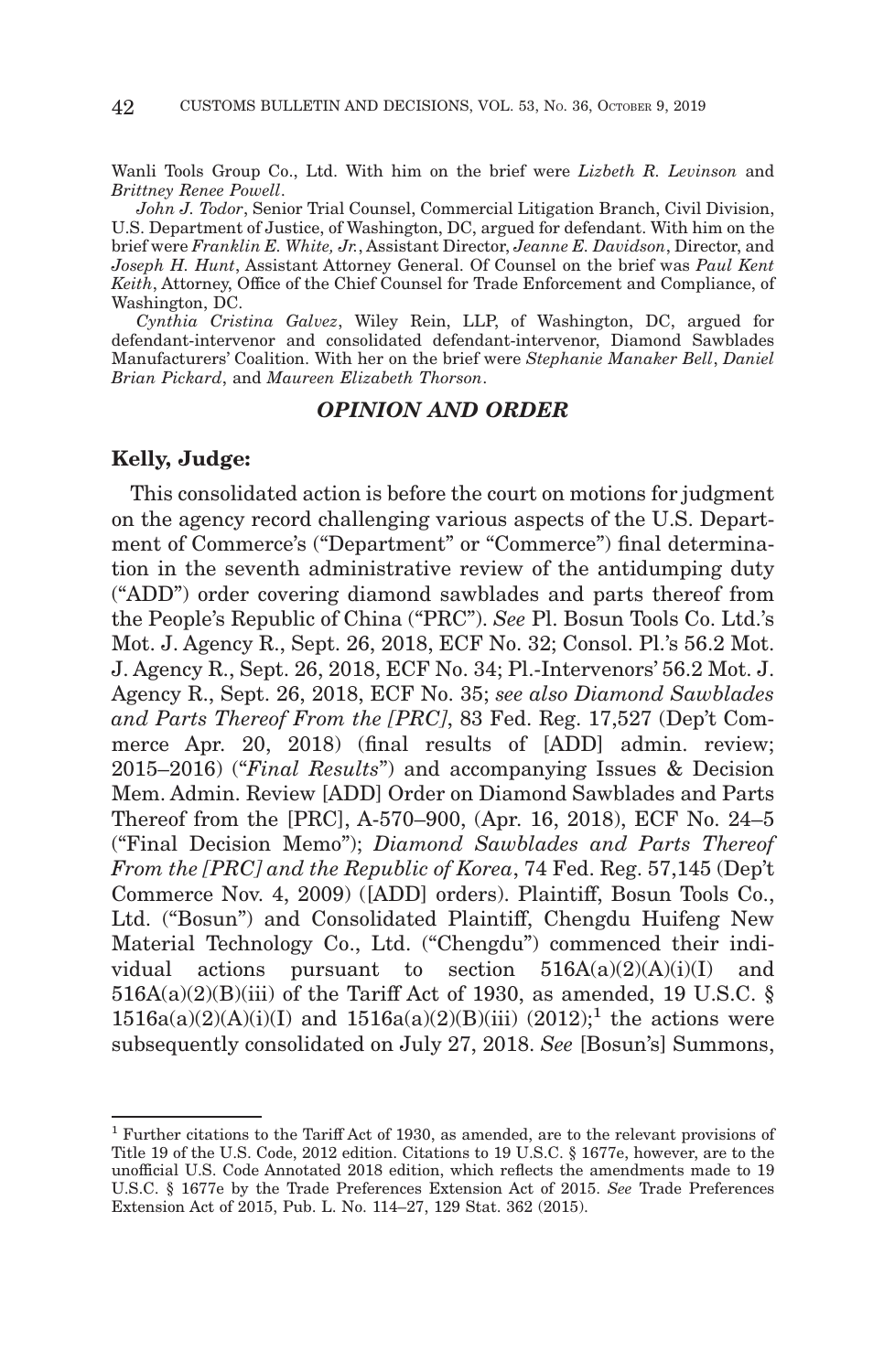May 4, 2018, ECF No. 1; [Bosun's] Compl., May 4, 2018, ECF No. 6;<sup>2</sup> Order at 2, July 27, 2018, ECF No. 28. Bosun and Chengdu are both foreign manufacturers and exporters of the subject merchandise. Bosun's Compl. at 1; Chengdu's Compl. ¶ 4, May 25, 2018, ECF No. 9, Ct. No. 18–00103. On May 24, 2018, the court granted Plaintiff-Intervenors, Danyang NYCL Tools Manufacturing Co., Ltd., Danyang Weiwang Tools Manufacturing Co., Ltd., Hangzhou Deer King Industrial and Trading Co., Ltd., Guilin Tebon Superhard Material Co., Ltd., Jiangsu Youhe Tool Manufacturer Co., Ltd., Quanzhou Zhongzhi Diamond Tool Co., Ltd., Rizhao Hein Saw Co., Ltd., and Zhejiang Wanli Tools Group Co., Ltd.'s (collectively "Plaintiff-Intervenors"), motion to intervene as of right. Order, May 24, 2018, ECF No. 20. Plaintiff-Intervenors are foreign producers and/or exporters of the subject merchandise and individually participated in this review as separate rate respondents. *See* Pl.-Intervenors' Mem. P. & A. Supp. 56.2 Mot. J. Agency R. at 1, Sept. 26, 2018, ECF No. 35–2 ("Pl.- Intervenors' Br."); *Final Results*, 83 Fed. Reg. at 17,528.

Chengdu challenges as an abuse of discretion, arbitrary and capricious, and unsupported by substantial evidence Commerce's decision to reject and remove from the record Chengdu's second supplemental response. *See* Consol. Pl. [Chengdu's] Mem. P. & A. Supp. 56.2 Mot. J. Agency R. at 11–20, Sept. 26, 2018, ECF No. 34–2 ("Chengdu's Br."). Bosun, Chengdu, and Plaintiff-Intervenors all challenge as contrary to law Commerce's use of total adverse facts available<sup>3</sup> to select the rate assigned to Chengdu and all other companies qualifying for a separate rate.4 *See id.* at 21–24; Pl. [Bosun's] Mem. Supp. Mot. J. Agency R. at 2–12, Sept. 26, 2018, ECF No. 33 ("Bosun's Br."); Pl.Intervenors' Br. at 7–19.

<sup>2</sup> Chengdu's Amended Summons and Complaint are located at ECF Nos. 8 and 9 on the docket of Ct. No. 18–00103.

<sup>3</sup> Parties and Commerce sometimes use the shorthand "adverse facts available" or "AFA" to refer to Commerce's reliance on facts otherwise available with an adverse inference to reach a final determination. However, AFA encompasses a two-part inquiry pursuant to which Commerce must first identify why it needs to rely on facts otherwise available, and second, explain how a party failed to cooperate to the best of its ability as to warrant the use of an adverse inference when "selecting among the facts otherwise available." *See* 19 U.S.C. § 1677e(a)–(b). The phrase "total adverse inferences" or "total AFA" encompasses a series of steps that Commerce takes to reach the conclusion that all of a party's reported information is unreliable or unusable and that as a result of a party's failure to cooperate to the best of its ability Commerce must use an adverse inference in selecting among the facts otherwise available.

<sup>4</sup> In antidumping proceedings, Commerce presumes that the export activities of all companies operating in a non-market economy ("NME") country, like the PRC, are subject to government control. Diamond Sawblades and Parts Thereof from the [PRC]: Decision Mem. for Prelim. Results of [ADD] Admin. Review; 2015–2016 at 4, A-570–900, PD 255, bar code 3646590–01 (Nov. 30, 2017). The presumption is rebuttable, and companies seeking to rebut it file a separate rate application through which they must demonstrate that their export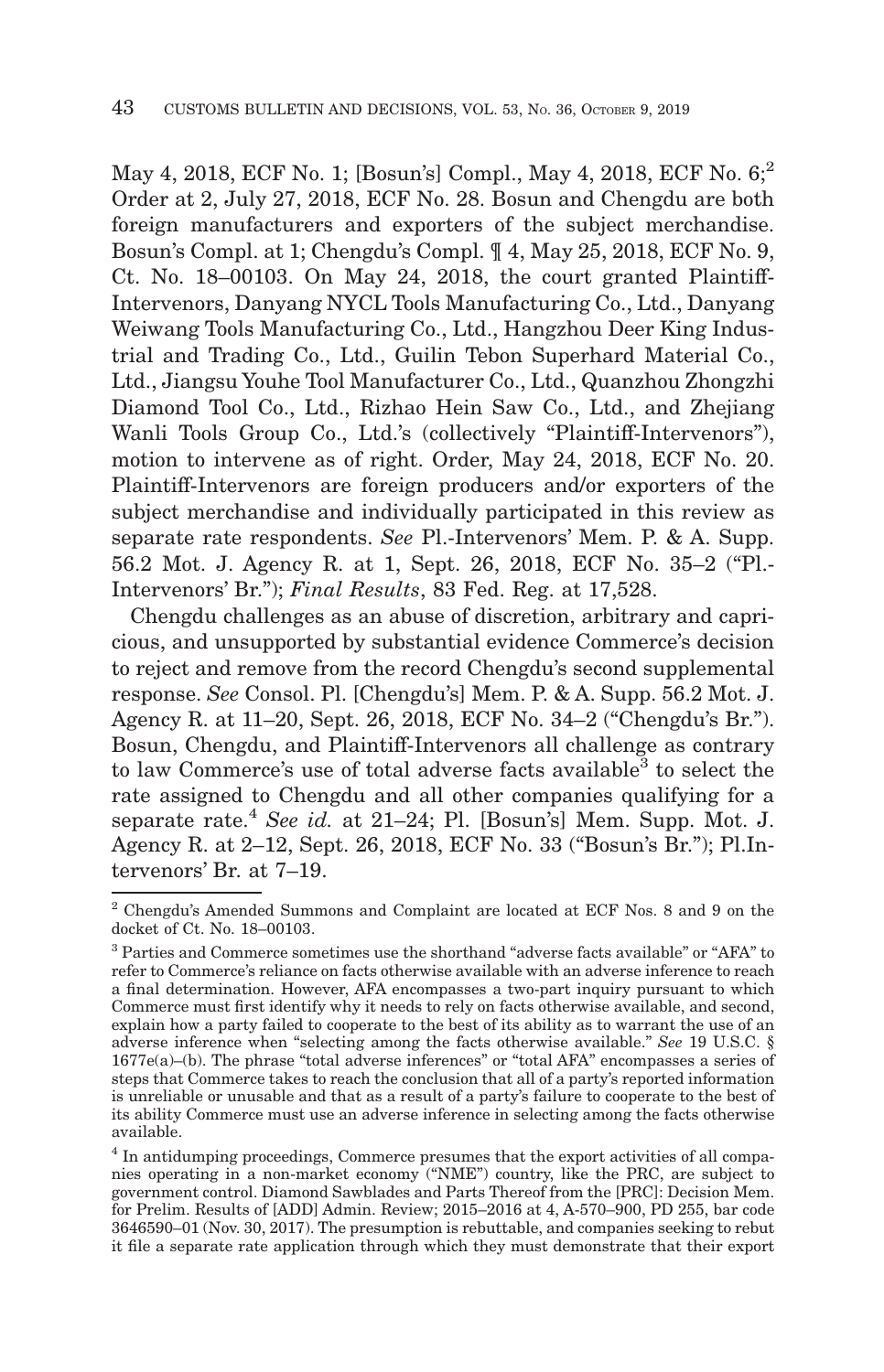For the reasons that follow, Commerce abused its discretion by rejecting Chengdu's second supplemental response. The court does not reach the parties' challenges to Commerce's application of total AFA to derive Chengdu's rate and correspondingly the use of Chengdu's rate in establishing the separate rate respondents' rate.

## **BACKGROUND**

Commerce's seventh administrative review of the relevant ADD order covered subject merchandise entered during the period of November 1, 2015, through October 31, 2016. *Initiation of Antidumping & Countervailing Duty Admin. Reviews*, 82 Fed. Reg. 4,294, 4,296 (Dep't Commerce Jan. 13, 2017). Commerce selected Chengdu and Jiangsu Fengtai Single Entity ("Fengtai") as the two mandatory respondents in this review.5 *See* Selection of Respondents for Individual Examination at 8, PD 106, bar code 3566489–01 (Apr. 26, 2017).<sup>6</sup> Pertinent here, throughout the administrative review proceedings, Commerce continued to find that Chengdu qualified for a separate rate.7 *See* Diamond Sawblades and Parts Thereof From the [PRC]: Decision Mem. for [the] Prelim. Results of [the] [ADD] Admin. Review; 2015–2016 at 6–8, A-570–900, PD 255, bar code 3646590–01 (Nov. 30, 2017) ("Prelim. Decision Memo"); Final Decision Memo at 9. Also, pertinent here, on October 3, 2017, Commerce rejected as untimely the public ("redacted") and business proprietary ("unredacted") versions of Chengdu's second supplemental response and

activities are de facto and de jure free of the NME-country's control. *Id.* If a company successfully rebuts the presumption, it is assigned its own separate rate. *Id.*

Congress does not prescribe a method for calculating a separate rate. Congress does, however, in 19 U.S.C. § 1673d(c)(5) prescribe a method for calculating an all-others rate; a rate assigned to non-mandatory respondent companies from a market economy country. Commerce has, by practice, adopted the methodology in 19 U.S.C.  $\S$  1673d(c)(5) to calculate a separate rate. *See Albemarle Corp. & Subsidiaries v. United States*, 821 F.3d 1345, 1351–53 (Fed. Cir. 2016); *see also* 19 U.S.C. § 1673d(c)(5). Section 1673d(c)(5) states that the all-others rate shall be the weighted average of the individually investigated exporter's and producer's dumping margins, excluding any margins that are de minimis, zero, or determined entirely by AFA. As a result, the rate assigned to the successful separate rate respondents depends on the rate(s) calculated for the mandatory respondent(s). Here, Chengdu's individual rate was calculated using total AFA. Final Decision Memo at 11–12. If Chengdu's rate changes, it will change one of the inputs for calculating the separate rate respondents' rate.

5 No party challenges Commerce's calculation of Fengtai's rate, and Fengtai is not a party in this consolidated action.

 $6$  On June 13, 2018, Defendant submitted indices to the public and confidential administrative records underlying Commerce's final determination. Defendant subsequently filed a corrected index to the confidential administrative record. The relevant indices are located on the docket at ECF Nos. 24–1 and 29. All references to administrative record documents in this opinion will be to the numbers Commerce assigned to the documents in the relevant indices.

7 Throughout the proceedings, Commerce likewise continued to find that Bosun and the Plaintiff-Intervenors were eligible for a separate rate. *See* Prelim. Decision Memo at 6–8; Final Decision Memo at 21 & n.89.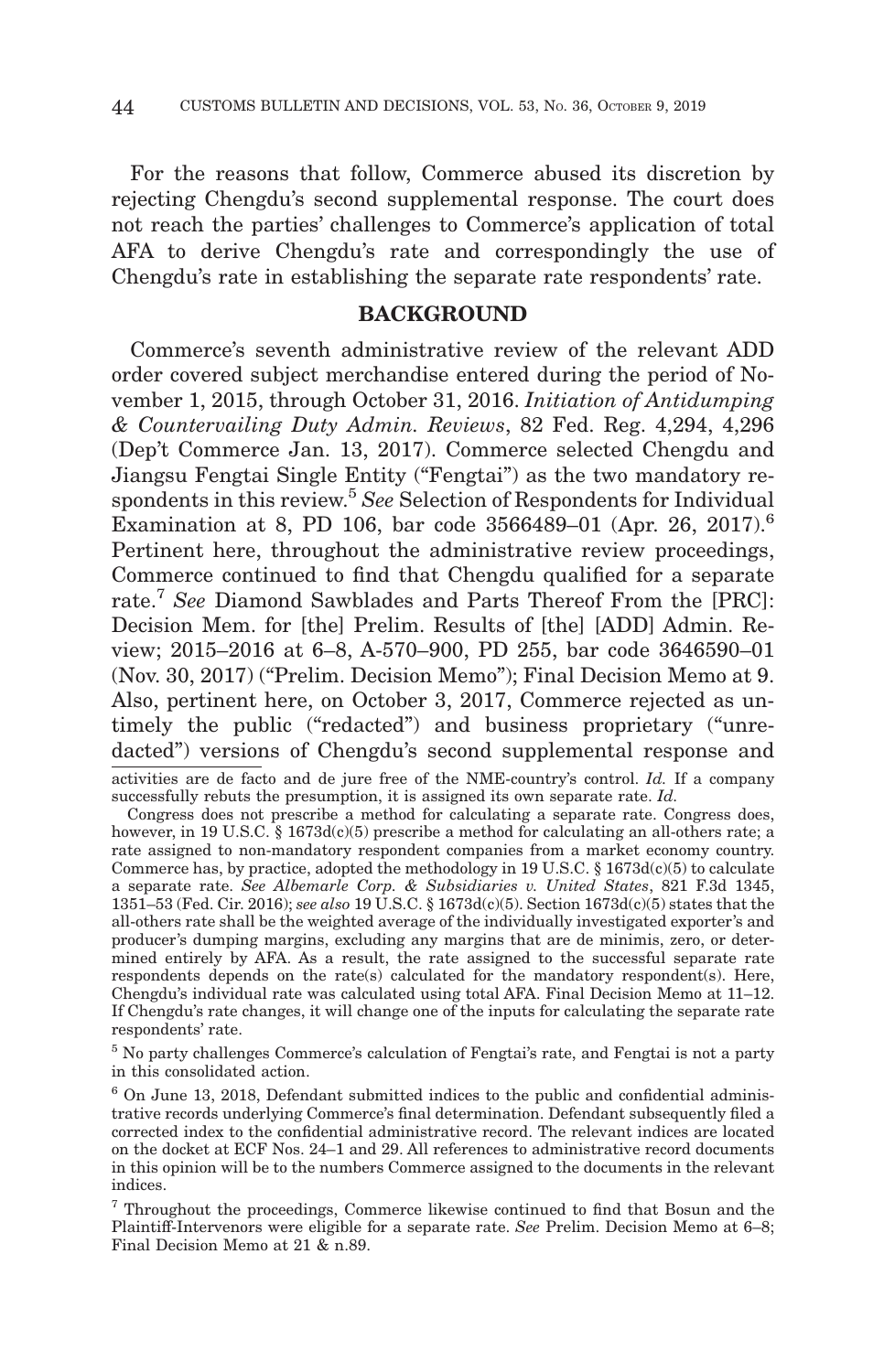removed all versions from the record. *See* Commerce's Rejection of Chengdu's Second Suppl. Resp. at 1–2, PD 235, bar code 3625400–01 (Oct. 3, 2017) ("Commerce's Rejection Mem."). Chengdu filed a request for reconsideration, which Commerce also denied. *See generally* Chengdu's Resp. & Req. for Reconsideration of Commerce's Rejection Mem., PD 236, bar code 3627194–01 (Oct. 6, 2017) ("Chengdu's Reconsideration Req."); Commerce's Denial of Chengdu's Reconsideration Req., PD 246, bar code 3635994–01 (Nov. 1, 2017) ("Commerce's Denial of Chengdu's Reconsideration Req.").

Commerce preliminarily determined that because Chengdu withheld necessary information and missed filing deadlines, its rate should be determined on the basis of total AFA. *See Diamond Sawblades and Parts Thereof From the [PRC]*, 82 Fed. Reg. 57,585, 57,586 (Dep't Commerce Dec. 6, 2017) (prelim. results of [ADD] admin. review; 2015–2016) ("*Prelim. Results*") and accompanying Prelim. Decision Memo at 10–13. Commerce selected the PRC-wide entity rate of 82.05% as Chengdu's total AFA rate. *Prelim. Results*, 82 Fed. Reg. at 57,586; Prelim. Decision Memo at 10–13. Commerce assigned Fengtai the PRC-wide entity rate as well.8 Prelim. Decision Memo at 13. The separate rate respondents were assigned the same rate as the mandatory respondents. *Prelim. Results*, 82 Fed. Reg. at 57,586; Prelim. Decision Memo at 8. On January 12, 2018, Chengdu filed a case brief with the agency challenging the preliminary determination. [Chengdu's] Case Br., PD 278, bar code 3661219–01 (Jan. 12, 2018) ("Chengdu's Agency Br."). For the final determination, Commerce continues to assign the 82.05% rate to the mandatory and separate rate respondents. *Final Results*, 83 Fed. Reg. at 17,528. Specifically, Commerce explains that Chengdu and Fengtai did not act to the best of their respective abilities to supply Commerce with necessary information in a timely manner and that an adverse inference continues to be necessary in selecting from the facts otherwise available. *See* Final Decision Memo at 7–12, 16–19, 21. Commerce also explains that it continues to calculate the rate assigned to the separate rate respondents using a simple average of the mandatory respondents' rates. *Id.* at 29.

## **JURISDICTION AND STANDARD OF REVIEW**

The Court has jurisdiction pursuant to 19 U.S.C. § 1516a(a)(2)(B)(iii) and 28 U.S.C. § 1581(c) (2012), which grant the Court authority to review actions contesting the final determination in an administrative review of an antidumping duty order. This Court

<sup>8</sup> Specifically, Commerce determined that total AFA was warranted because Fengtai missed filing deadlines and impeded the review proceedings. Prelim. Decision Memo at 13.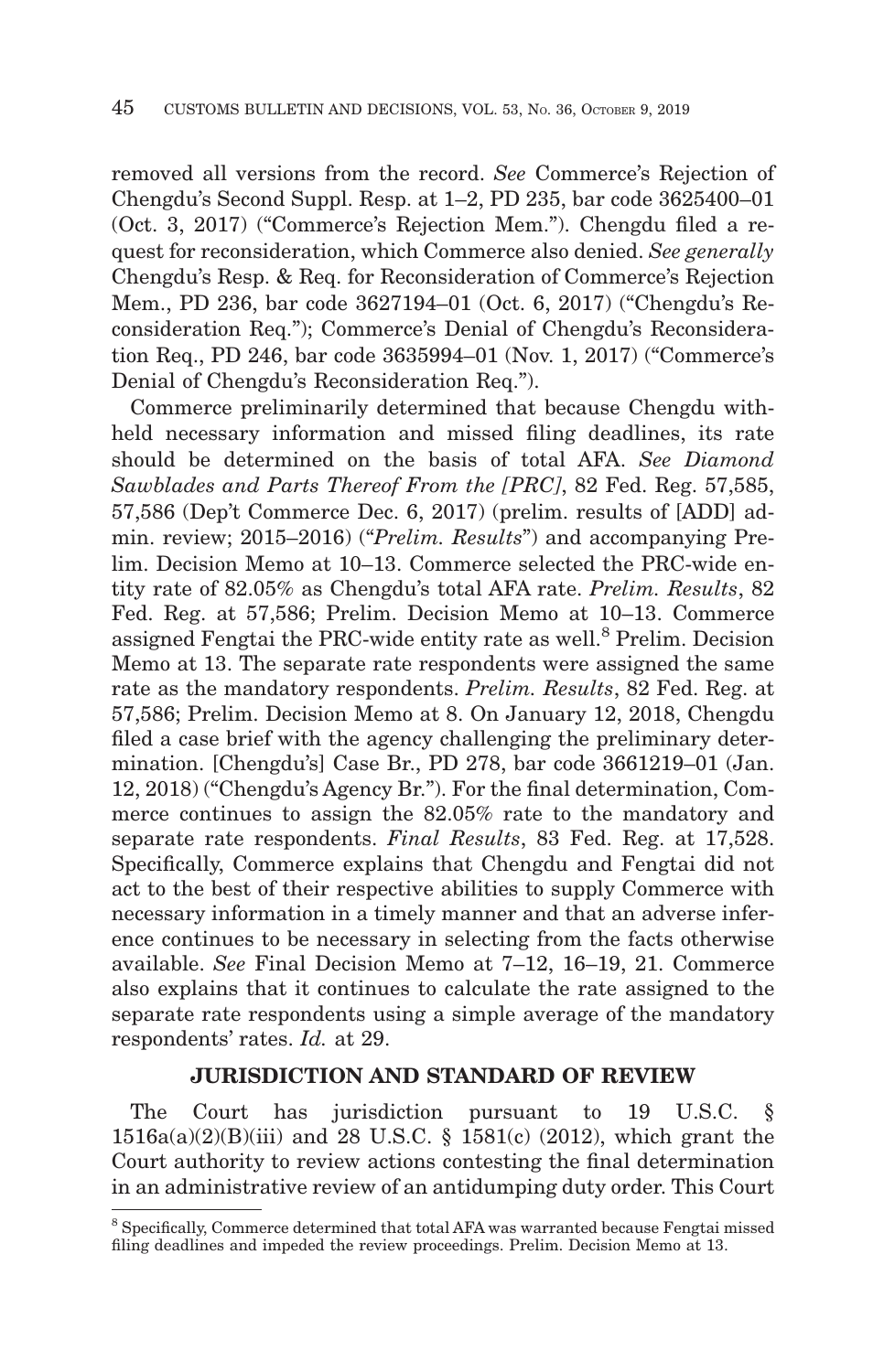will uphold Commerce's determination unless it is "unsupported by substantial evidence on the record, or otherwise not in accordance with law[.]" 19 U.S.C. § 1516a(b)(1)(B)(i).

## **DISCUSSION**

# **I. Commerce's Rejection of Chengdu's Second Supplemental Response**

Chengdu argues that Commerce abused its discretion and acted in an arbitrary and capricious manner when it rejected Chengdu's second supplemental response ("submission").9 *See* Chengdu's Br. at 11–20. Defendant responds that Commerce properly exercised its discretion because Chengdu did not comply with the 19 C.F.R. §  $351.303$   $(2017)^{10}$  filing requirements, had notice that the cover letter and narrative portions of the redacted version of its submission did not upload to the Enforcement and Compliance's Antidumping and Countervailing Duty Centralized Electronic Service System ("AC- $CESS$ ") before the filing deadline expired, $^{11}$  and did not request to extend the deadline at any point. *See* Def.'s Resp. Mots. J. Agency R. at 11–20, Dec. 19, 2018, ECF No. 42 ("Def.'s Resp. Br."). For the following reasons, Commerce's decision to reject and remove from the record Chengdu's submission was an abuse of discretion.

An agency abuses its discretion when it issues a decision that "represents an unreasonable judgment in weighing relevant factors." *Star Fruits S.N.C. v. United States*, 393 F.3d 1277, 1281 (Fed. Cir. 2005) (citation omitted). Factors found to be relevant in reviewing Commerce's decision to reject corrective information include Commerce's interest in ensuring finality, the burden of incorporating the information, and consideration of whether the information will increase the accuracy of the calculated dumping margins. *See Grobest & I-Mei Industrial (Vietnam) Co. v. United States*, 36 CIT \_\_, \_\_, 815 F.

<sup>9</sup> Chengdu also argues that Commerce's reasons for rejecting and removing the submission from the record are unsupported by substantial evidence. Chengdu's Br. at 16–20; *see also* Oral. Arg. at 00:34:36–00:37:43. Chengdu's substantial evidence challenge alleges that Commerce failed to establish prejudice to either it or any of the interested parties, Oral Arg. at 00:36:30–00:37:43, which is an abuse of discretion claim. The court, therefore, will treat Chengdu's substantial evidence challenge as an iteration of its abuse of discretion claim and addresses it below.

 $^{10}$  Further citations to Title 19 of the Code of Federal Regulations are to the 2017 edition.

<sup>&</sup>lt;sup>11</sup> Commerce set a deadline of September 22, 2017, at 5:00 p.m., for receipt of Chengdu's submission. Commerce's Rejection Mem. at 1. A filer proffering a confidential version of a document may, under 19 C.F.R.  $\S$  351.303(c)(2)'s one-day lag rule, first file the document with brackets demarking confidential information not finalized. Subsequently, the filer has one-business day to finalize the brackets and file a public version of the same document. 19 C.F.R.  $\S$  351.303(c)(2). Here, the deadline set by Commerce fell on a Friday, meaning Chengdu had until Monday, September 25, 2017, to file the finalized unredacted and the redacted versions of its submission.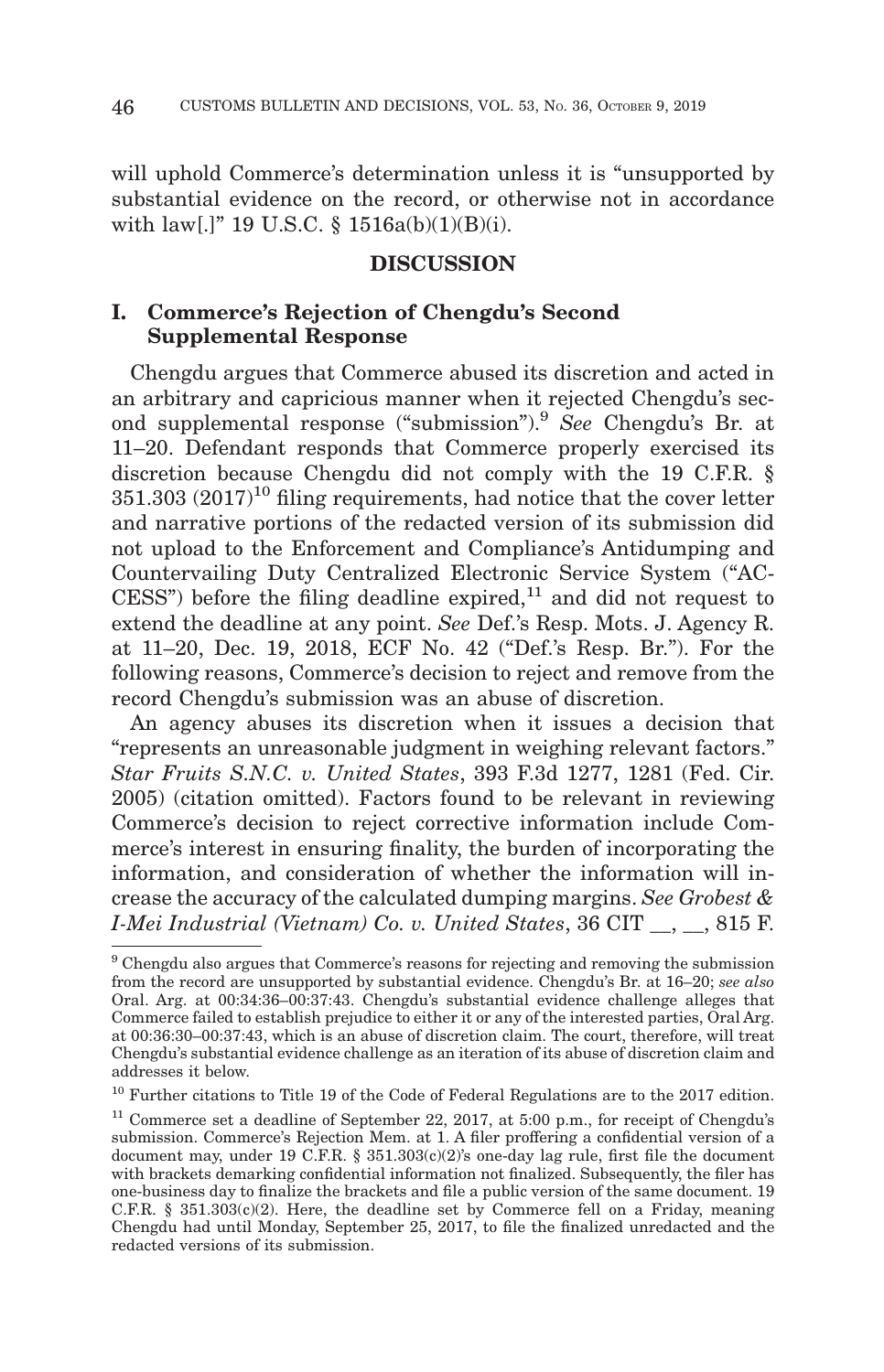Supp. 2d 1342, 1365–67 (2012) (holding that Commerce abused its discretion by failing to consider a separate rate certification filed ninety-five days after the established deadline where the information submitted required minimal analysis, did not result in a great burden, and, if considered, likely would have resulted in the filing party receiving a separate rate); *see also NTN Bearing Corp. v. United States*, 74 F.3d 1204, 1207–08 (Fed. Cir. 1995) (holding that Commerce abused its discretion where its decision not to use a "straightforward mathematical adjustment" to correct for certain clerical errors led to "the imposition of many millions of dollars in duties not justified under the statute.").

Here, Commerce abused its discretion by rejecting Chengdu's attempt to re-file the redacted version of a document it previously attempted to file on time but which, for reasons unclear on this record, only uploaded in part. Chengdu's counsel timely filed the complete unredacted version of the submission on ACCESS. Chengdu's Br. at 17 & n.3. It also timely served Petitioner with a PDF copy of the same via hand delivery and served all other interested parties with an electronic copy of the same on a CD via first class mail. *Id.* Finally, Chengdu's counsel served Petitioner and all other interested parties, via email, with the complete redacted version of the submission. *Id.* No party disputes Chengdu's assertion of service or receipt of the redacted and/or unredacted versions of the submission. Although Chengdu attempted to file the redacted version of the submission on ACCESS, only the subparts containing the exhibits were uploaded; the subpart containing the cover letter and narrative portion of the submission did not upload. *Id.* at 17–18; *see also* Chengdu's Reconsideration Req. at Attach. 1 (referring to the confirmation of electronic submission receipt for bar code 3622650). The record is silent on whether the failure to upload resulted from some inadvertence on Chengdu's part or some problem with the ACCESS system. It is clear, however, that before the relevant deadline expired Chengdu attempted to upload the redacted version of its submission but was only successful in uploading it in part and that it successfully uploaded the unredacted version in full. *See* Chengdu's Reconsideration Req. at Attach. 1. As a result, by the relevant deadline, Commerce received the complete unredacted version and a portion of the redacted version of Chengdu's submission. *See id.* Two days after the relevant deadline expired and within an hour of receiving two Workflow Rejection Notifications from Commerce staff with the directive to "refile th[e] [redacted] version with a cover letter and the narrative," *see id.* at Attach. 2, Chengdu's counsel complied and refilled the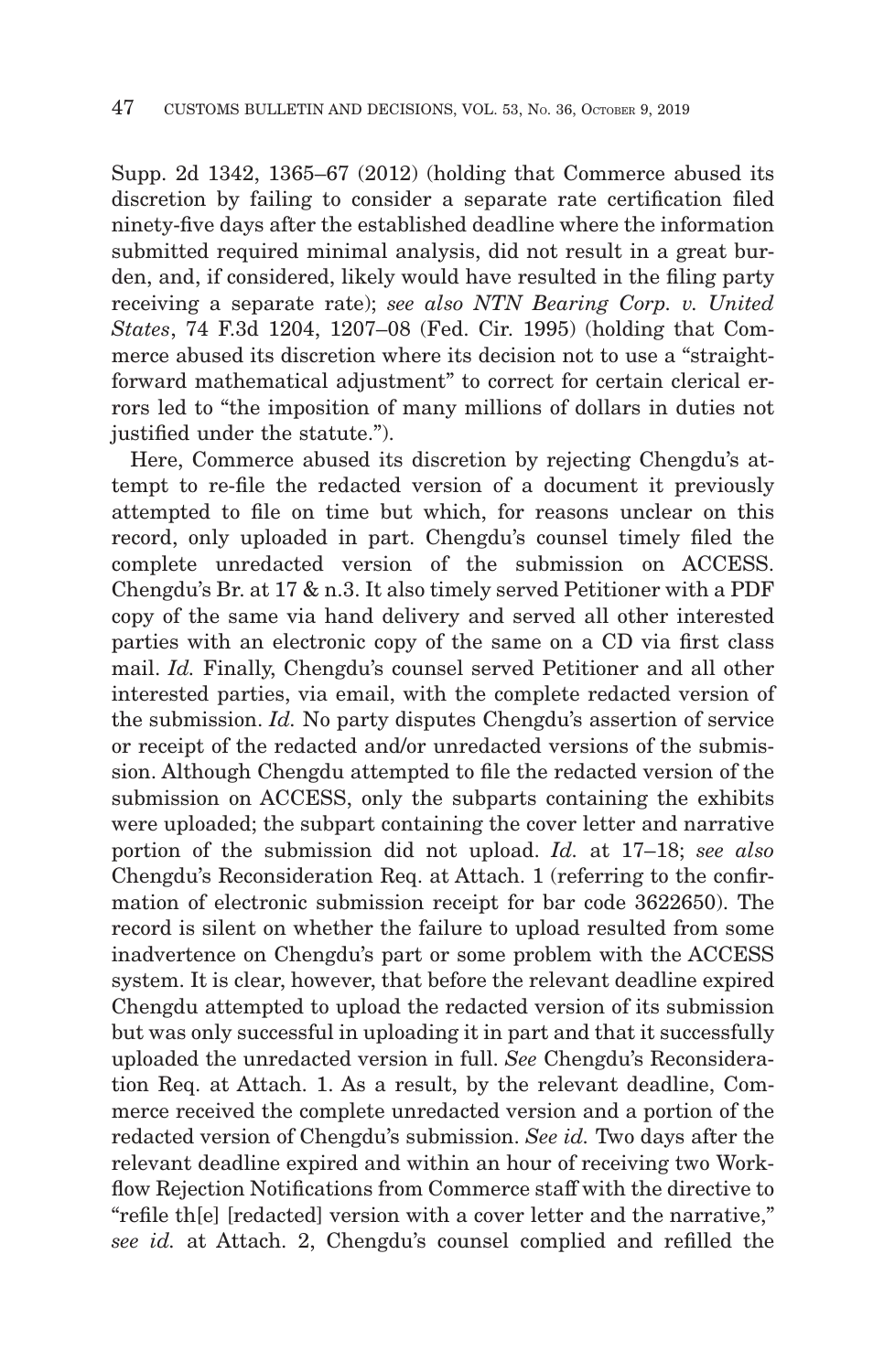complete redacted version of its submission. *See id.* at Attach. 3. Subsequently, Commerce rejected and removed from the record all versions of Chengdu's submission and denied Chengdu's request for reconsideration. *See generally* Commerce's Rejection Mem.; Commerce's Denial of Chengdu's Reconsideration Req.

Commerce has not explained why it would be burdensome to incorporate the information. Invocation of a "general prejudice stemming from late submissions" and the potential effect that cumulative late filings across all proceedings may have on Commerce's ability to administer its case load, Final Decision Memo at 8–9, do not constitute a reasonable explanation given the facts of this case. In fact, Commerce's explanation assumes that the submission was late in the typical sense. The facts surrounding this submission are not typical. There is no dispute that the unredacted submission was timely filed. *See* Chengdu's Reconsideration Req. at Attach. 1 (referring to confirmation of electronic submission receipts for bar codes 3622618 and 3622639 demonstrating timely filing of the unredacted version of the submission). There is also no dispute that Chengdu attempted to timely file the redacted version of its submission and that a portion of that submission failed to upload and needed to be re-filed. *See id.* (referring to confirmation of electronic submission receipt for bar code 3622650 and showing that the redacted version uploaded in part). The court, therefore, cannot conclude that Chengdu's actions infringed or delayed in any meaningful way Commerce's review of the information submitted or that it would be burdensome to incorporate the information proffered. Further, the court cannot conclude that interested parties were prejudiced or burdened by the two-day delay in filing the redacted version of the submission on ACCESS. All interested parties received the redacted and unredacted versions of the submission by the relevant deadline and had notice and opportunity to comment on the submission. Commerce received the unredacted version of the submission by the relevant deadline.<sup>12</sup>

Finally, Commerce's rejection of Chengdu's submission will likely undermine the accuracy of the dumping margins calculated in this case. Commerce makes no claim that anything within the submission is lacking or would otherwise lead to AFA. Therefore, it is likely that but for the untimeliness of the submission a more accurate rate would have been calculated for Chengdu and, by extension, the separate rate respondents. In light of the foregoing reasons, Commerce abused

 $12$  To support its decision to reject and remove Chengdu's submission, Commerce invokes an incident from an unrelated investigation where the law firm representing Chengdu made an untimely filing on behalf of another one of its clients. *See* Commerce's Rejection Mem. at 2, App. 1. No evidence on this record links Chengdu to the unrelated proceeding or the client on whose behalf the law firm was acting.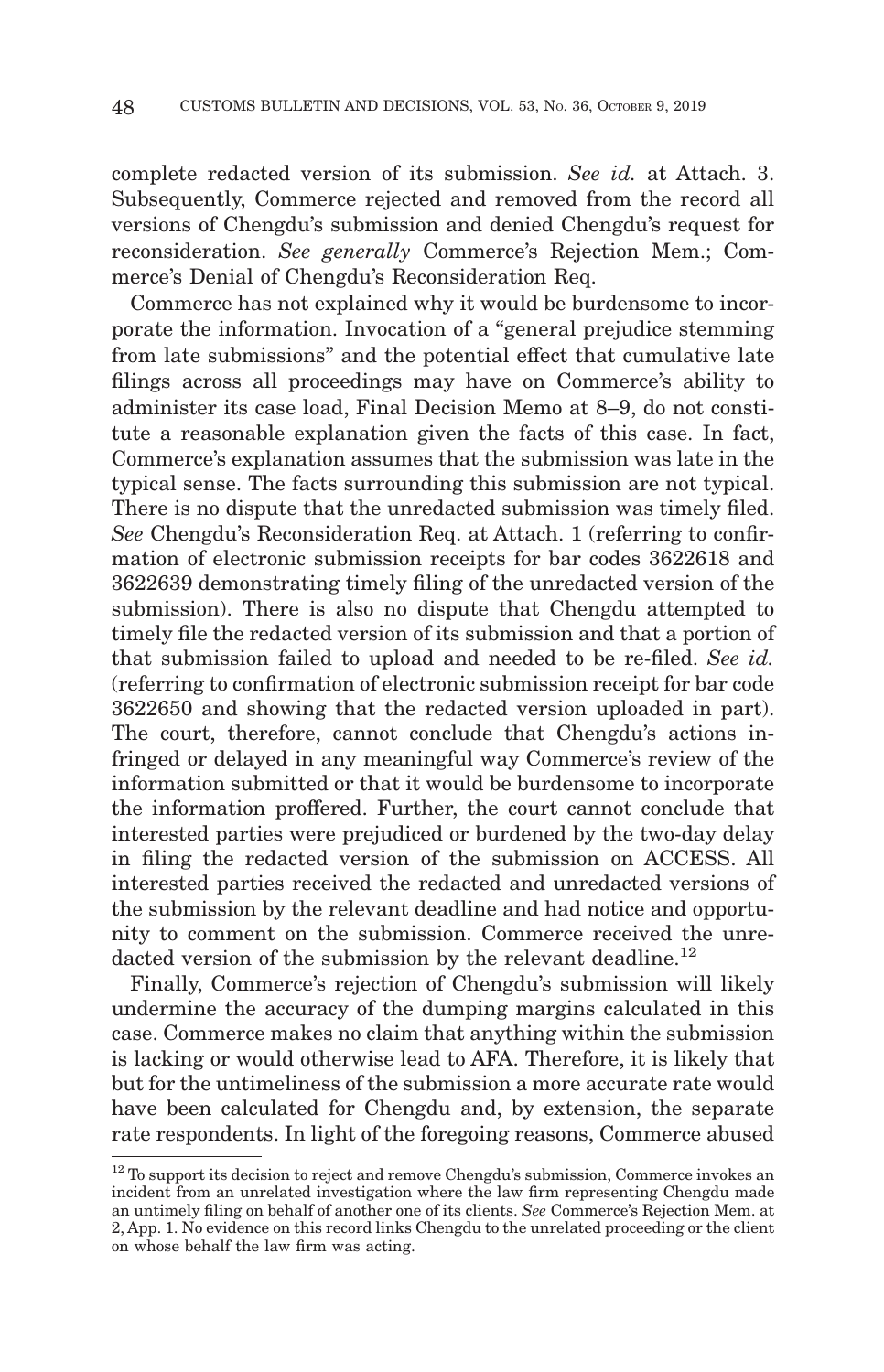its discretion by rejecting and removing from the record Chengdu's submission.<sup>13</sup> On remand, Commerce must place Chengdu's submission on the record and consider it for purposes of calculating Chengdu's rate. Commerce must also recalculate any rates affected by a change to Chengdu's rate.

Defendant argues that Chengdu did not satisfy the requirements of 19 C.F.R. § 351.302(c)—filing an extension request and demonstrating that an "extraordinary circumstance" prevented timely filing that would warrant consideration of its untimely submission. Def.'s Resp. Br. at 14; 19 C.F.R. § 351.302(c). Chengdu did not request an extension either before or after the filing deadline expired. An extension request, however, presumes that the requestor did not or will not proffer a filing by the deadline set. That is not the situation here because Chengdu did timely proffer its submission. Commerce timely received the complete unredacted version of the submission on AC-CESS, it also timely received an incomplete redacted version of the submission, and the redacted and unredacted versions of the same were timely served on all interested parties. The information in the submission was provided by the deadline set and the updated version of the submission, filed two-days late, related back to the original, timely filing. No party alleges that the complete redacted version of Chengdu's submission filed two days after the relevant deadline differed in any way from the timely filed unredacted version.

<sup>&</sup>lt;sup>13</sup> Chengdu also argues that Commerce's decision to accept a late filing in the Fiber from India Investigation, within the same week that it rejected and removed Chengdu's submission, demonstrates that Commerce's actions here were arbitrary and capricious. *See* Chengdu's Br. at 15–16 (citing Chengdu's Reconsideration Req. at Attach. 4 (reproducing Commerce's memorandum allowing a late filing in a different proceeding)); *see also* Decision Mem. Prelim. Determination Less-Than-Fair Value Investigation Fine Denier Polyester Staple Fiber from India at 10–12, A-533–875, (Dec. 18, 2017), *available at* http:// ia.ita.doc.gov/frn/summary/india/201727752–1.pdf (last visited Sept. 18, 2019) ("Fiber from India Investigation") (providing further background on the proceeding Chengdu is relying upon to make its arbitrary and capricious argument here). In the Fiber from India Investigation, Commerce provided a party with the opportunity to re-file an unredacted version of a document that, when originally filed, excluded 19 pages from the narrative section of the document. *See* Chengdu's Reconsideration Req. at Attach. 4. Chengdu relied on the Fiber from India Investigation in its request for reconsideration and brief to the agency to argue that Commerce's decision to reject and remove Chengdu's submission was arbitrary. *Id.* at 4; Chengdu's Agency Br. at 11–12. Commerce never addressed Chengdu's challenge. Further, although Defendant argues that Commerce's actions in the Fiber from India Investigation are distinguishable, Def.'s Resp. Br. at 18–19, any explanation it provides is a post-hoc rationalization and will not be considered by the court. Accordingly, Commerce fails to explain why its actions are not arbitrary given the factual similarities between the Fiber from India Investigation and this case.